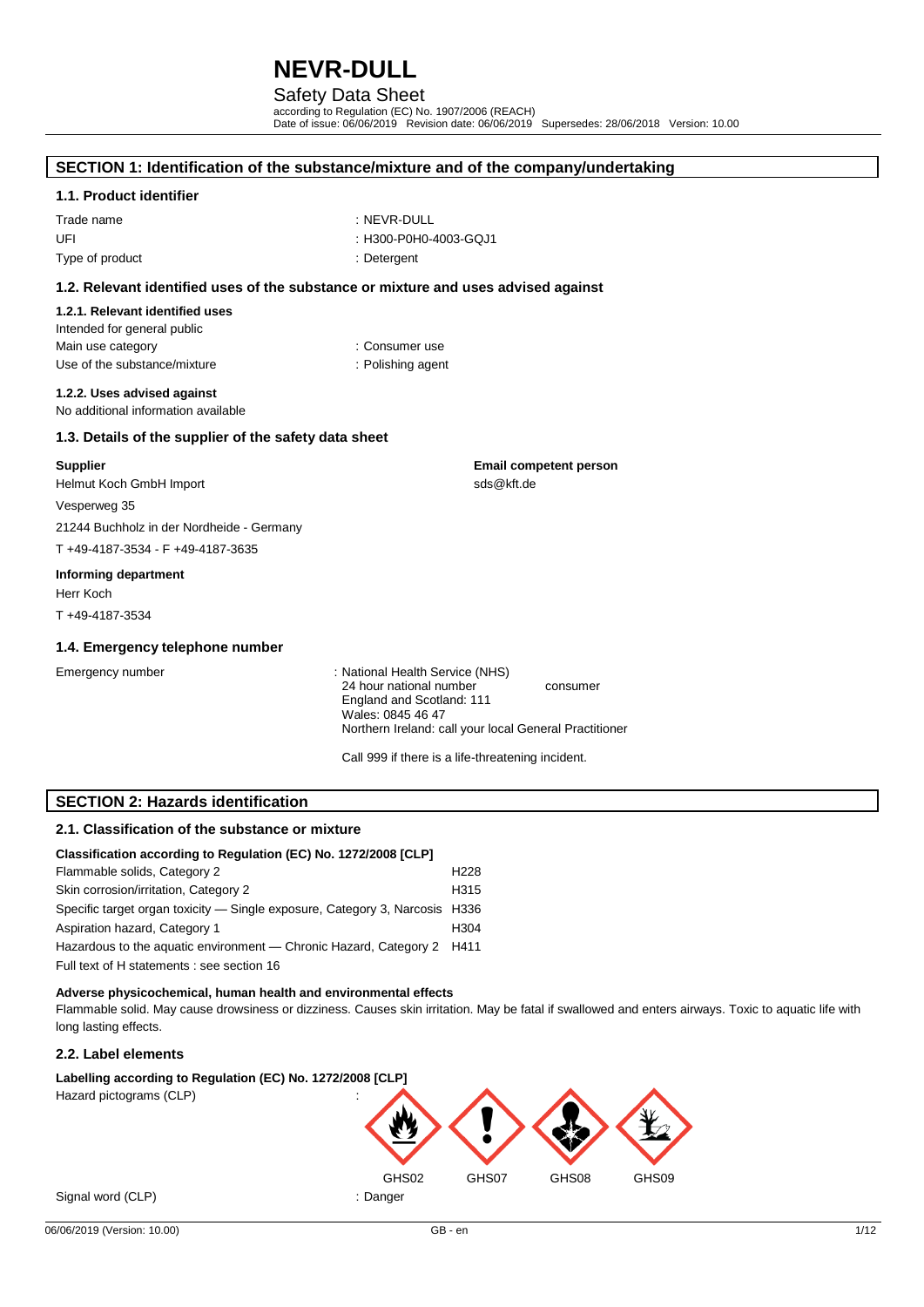## Safety Data Sheet

according to Regulation (EC) No. 1907/2006 (REACH)

| Hazardous ingredients          | : Naphtha (petroleum), hydrotreated heavy; Solvent naphtha (petroleum), light arom.                                                                                                                                                                                                                                                                                                                           |
|--------------------------------|---------------------------------------------------------------------------------------------------------------------------------------------------------------------------------------------------------------------------------------------------------------------------------------------------------------------------------------------------------------------------------------------------------------|
| Hazard statements (CLP)        | : H228 - Flammable solid.<br>H304 - May be fatal if swallowed and enters airways.<br>H315 - Causes skin irritation.<br>H336 - May cause drowsiness or dizziness.<br>H411 - Toxic to aquatic life with long lasting effects.                                                                                                                                                                                   |
| Precautionary statements (CLP) | : P101 - If medical advice is needed, have product container or label at hand.<br>P102 - Keep out of reach of children.<br>P264 - Wash hands thoroughly after handling.<br>P280 - Wear protective gloves.<br>P301+P310+P331 - IF SWALLOWED: Immediately call a POISON CENTER, a doctor. Do<br>NOT induce vomiting.<br>P501 - Dispose of contents, container to a hazardous or special waste collection point. |
| UFI                            | : H300-P0H0-4003-GQJ1                                                                                                                                                                                                                                                                                                                                                                                         |
| Child-resistant fastening      | : Applicable                                                                                                                                                                                                                                                                                                                                                                                                  |
| Tactile warning                | : Applicable                                                                                                                                                                                                                                                                                                                                                                                                  |

## **2.3. Other hazards**

This substance/mixture does not meet the PBT criteria of REACH regulation, annex XIII This substance/mixture does not meet the vPvB criteria of REACH regulation, annex XIII

### **SECTION 3: Composition/information on ingredients**

#### **3.1. Substances**

Not applicable

#### **3.2. Mixtures**

| <b>Name</b>                                          | <b>Product identifier</b>                                                 | $\frac{9}{6}$ | <b>Classification according to</b><br><b>Regulation (EC) No.</b><br>1272/2008 [CLP]                          |
|------------------------------------------------------|---------------------------------------------------------------------------|---------------|--------------------------------------------------------------------------------------------------------------|
| Naphtha (petroleum), hydrotreated heavy              | (CAS-No.) 64742-48-9<br>(EC-No.) 265-150-3                                | $>= 50 - 70$  | Flam. Lig. 3, H226<br>Skin Irrit. 2, H315<br>STOT SE 3, H336<br>Asp. Tox. 1, H304<br>Aquatic Chronic 2, H411 |
| Solvent naphtha (petroleum), light arom.<br>(Note P) | (CAS-No.) 64742-95-6<br>(EC-No.) 265-199-0<br>(EC Index-No.) 649-356-00-4 | $>=10 - 20$   | Flam. Lig. 3, H226<br>Skin Irrit. 2, H315<br>STOT SE 3, H336<br>Asp. Tox. 1, H304<br>Aquatic Chronic 2, H411 |
| ammonia<br>(Note B)                                  | (CAS-No.) 1336-21-6<br>(EC-No.) 215-647-6<br>(EC Index-No.) 007-001-01-2  | $>=0.1 - 1$   | Skin Corr. 1B, H314<br>STOT SE 3, H335<br>Aquatic Acute 1, H400                                              |

#### **Specific concentration limits: Name Product identifier Specific concentration limits Name Specific** ammonia (CAS-No.) 1336-21-6 (EC-No.) 215-647-6 (EC Index-No.) 007-001-01-2 ( 5 =<C < 100) STOT SE 3, H335

Note B : Some substances (acids, bases, etc.) are placed on the market in aqueous solutions at various concentrations and, therefore, these solutions require different classification and labelling since the hazards vary at different concentrations. In Part 3 entries with Note B have a general designation of the following type: 'nitric acid … %'. In this case the supplier must state the percentage concentration of the solution on the label. Unless otherwise stated, it is assumed that the percentage concentration is calculated on a weight/weight basis.

Note P : The classification as a carcinogen or mutagen need not apply if it can be shown that the substance contains less than 0,1 % w/w benzene (EINECS No 200-753-7). When the substance is not classified as a carcinogen at least the precautionary statements (P102-)P260-P262- P301 + P310-P331 (Table 3.1) or the S-phrases (2-)23-24-62 (Table 3.2) shall apply. This note applies only to certain complex oil-derived substances in Part 3.

Full text of H-statements: see section 16

## **SECTION 4: First aid measures**

#### **4.1. Description of first aid measures**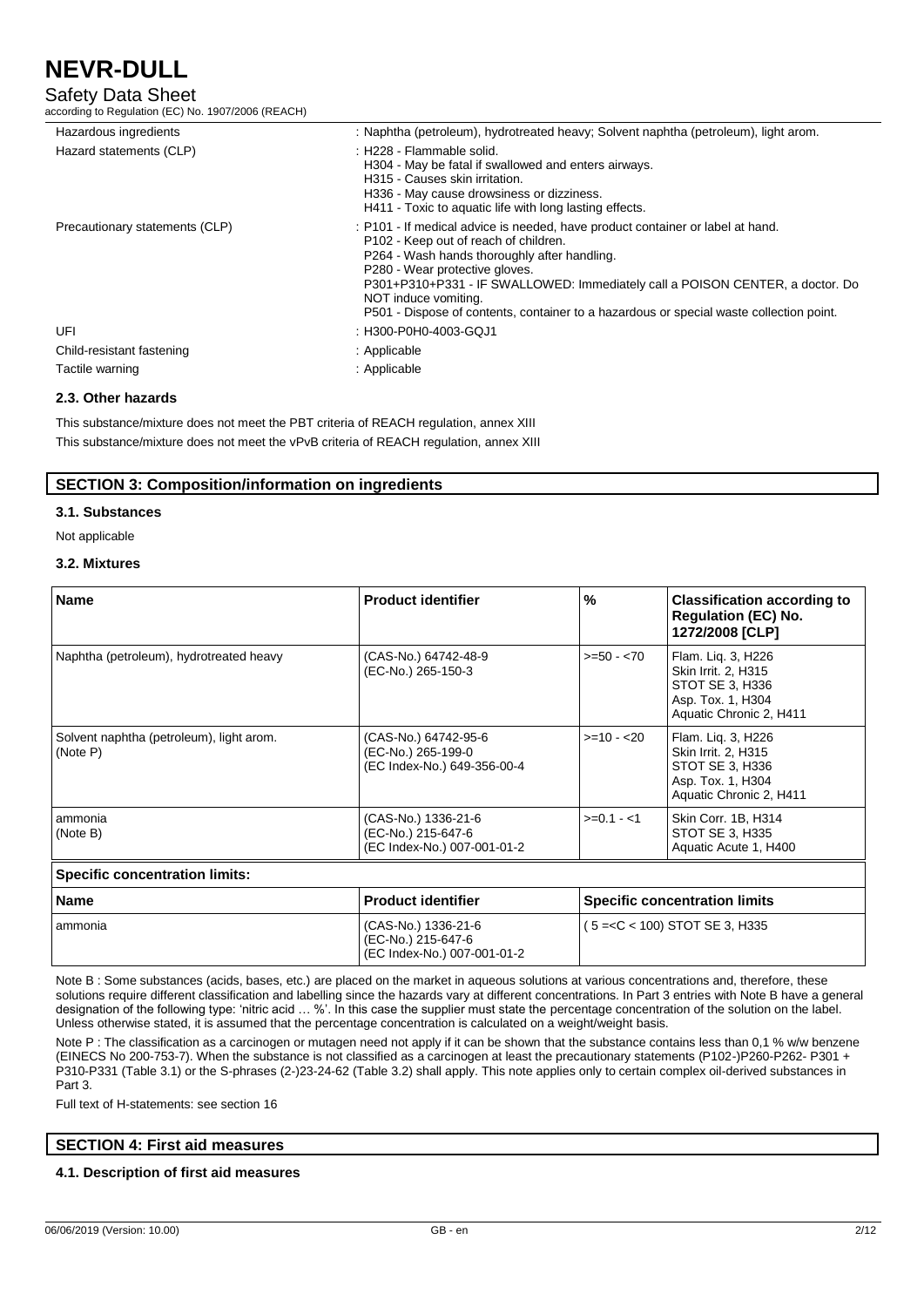## Safety Data Sheet

according to Regulation (EC) No. 1907/2006 (REACH)

| A 2 Most important symptoms and effects hoth acute and delayed |                                                                                                                                                     |  |
|----------------------------------------------------------------|-----------------------------------------------------------------------------------------------------------------------------------------------------|--|
| First-aid measures after ingestion                             | : Do not induce vomiting. Call a physician immediately.                                                                                             |  |
| First-aid measures after eye contact                           | : Rinse eyes with water as a precaution. If symptoms persist, call a physician.                                                                     |  |
| First-aid measures after skin contact                          | : Rinse skin with water/shower. Take off immediately all contaminated clothing. If skin<br>irritation occurs: Get medical advice/attention.         |  |
| First-aid measures after inhalation                            | : Remove person to fresh air and keep comfortable for breathing. If unconscious place in<br>recovery position and seek medical advice.              |  |
| First-aid measures general                                     | : In all cases of doubt, or when symptoms persist, seek medical attention. If medical advice<br>is needed, have product container or label at hand. |  |
|                                                                |                                                                                                                                                     |  |

#### **4.2. Most important symptoms and effects, both acute and delayed**

| Symptoms/effects                    | : May cause drowsiness or dizziness. |
|-------------------------------------|--------------------------------------|
| Symptoms/effects after skin contact | Irritation.                          |
| Symptoms/effects after ingestion    | : Risk of lung oedema.               |

### **4.3. Indication of any immediate medical attention and special treatment needed**

Treat symptomatically.

| <b>SECTION 5: Firefighting measures</b>                    |                                                                                                                                             |  |  |
|------------------------------------------------------------|---------------------------------------------------------------------------------------------------------------------------------------------|--|--|
| 5.1. Extinguishing media                                   |                                                                                                                                             |  |  |
| Suitable extinguishing media                               | : Water spray. Dry powder. Foam. Carbon dioxide.                                                                                            |  |  |
| Unsuitable extinguishing media                             | : Strong water jet.                                                                                                                         |  |  |
| 5.2. Special hazards arising from the substance or mixture |                                                                                                                                             |  |  |
| Fire hazard                                                | : Flammable solid.                                                                                                                          |  |  |
| Hazardous decomposition products in case of fire           | : Toxic fumes may be released. Carbon dioxide. Carbon monoxide.                                                                             |  |  |
| 5.3. Advice for firefighters                               |                                                                                                                                             |  |  |
| Protection during firefighting                             | : Do not attempt to take action without suitable protective equipment. Self-contained<br>breathing apparatus. Complete protective clothing. |  |  |
| Other information                                          | : Do not allow run-off from fire fighting to enter drains or water courses. Disposal must be<br>done according to official regulations.     |  |  |

### **SECTION 6: Accidental release measures**

#### **6.1. Personal precautions, protective equipment and emergency procedures**

| 6.1.1. For non-emergency personnel |                                                                                                                                                                |
|------------------------------------|----------------------------------------------------------------------------------------------------------------------------------------------------------------|
| Emergency procedures               | : Ventilate spillage area. No open flames, no sparks, and no smoking. Avoid breathing mist,<br>vapours, spray. Avoid contact with skin and eyes.               |
| 6.1.2. For emergency responders    |                                                                                                                                                                |
| Protective equipment               | : Do not attempt to take action without suitable protective equipment. For further information<br>refer to section 8: "Exposure controls/personal protection". |
| 6.2. Environmental precautions     |                                                                                                                                                                |

#### Avoid sub-soil penetration. Prevent entry to sewers and public waters. Notify authorities if product enters sewers or public waters.

#### **6.3. Methods and material for containment and cleaning up**

| For containment         | : Collect spillage.                                                                                                                                            |
|-------------------------|----------------------------------------------------------------------------------------------------------------------------------------------------------------|
| Methods for cleaning up | : Take up mechanically (sweeping, shovelling) and collect in suitable container for disposal.<br>Notify authorities if product enters sewers or public waters. |
| Other information       | : Disposal must be done according to official regulations.                                                                                                     |

#### **6.4. Reference to other sections**

Information for safe handling. See section 7. Concerning personal protective equipment to use, see section 8. For further information refer to section 13.

### **SECTION 7: Handling and storage**

### **7.1. Precautions for safe handling**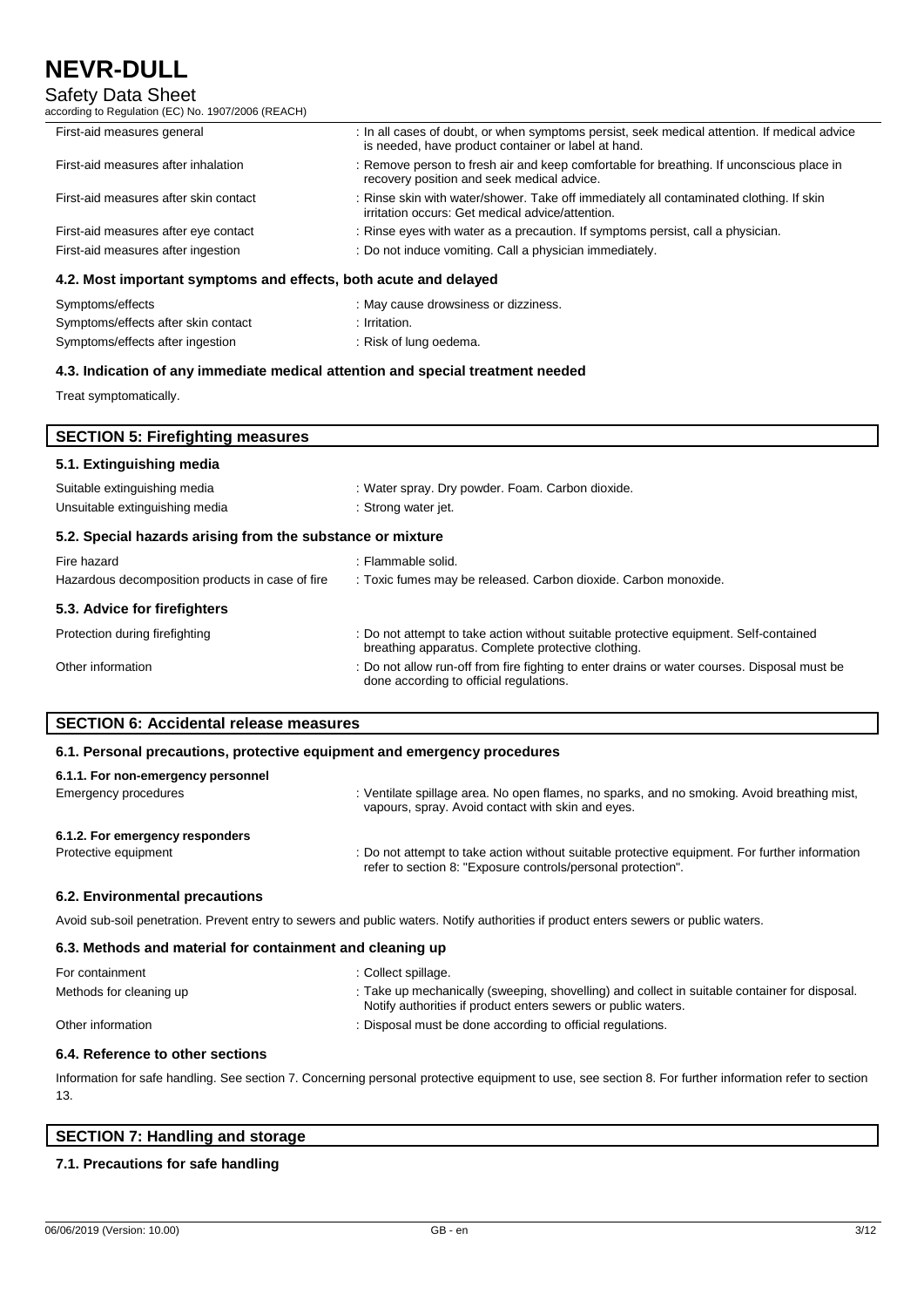## Safety Data Sheet

according to Regulation (EC) No. 1907/2006 (REACH)

| Precautions for safe handling                                     | : Keep away from heat, hot surfaces, sparks, open flames and other ignition sources. No<br>smoking. Ground/bond container and receiving equipment. Use only non-sparking tools.<br>Take precautionary measures against static discharge. Flammable vapours may<br>accumulate in the container. Use explosion-proof equipment. Wear personal protective<br>equipment. Use only outdoors or in a well-ventilated area. Avoid breathing mist, vapours,<br>spray. Avoid contact with skin and eyes. |  |  |
|-------------------------------------------------------------------|-------------------------------------------------------------------------------------------------------------------------------------------------------------------------------------------------------------------------------------------------------------------------------------------------------------------------------------------------------------------------------------------------------------------------------------------------------------------------------------------------|--|--|
| Hygiene measures                                                  | : Wash contaminated clothing before reuse. Do not eat, drink or smoke when using this<br>product. Always wash hands after handling the product.                                                                                                                                                                                                                                                                                                                                                 |  |  |
| 7.2. Conditions for safe storage, including any incompatibilities |                                                                                                                                                                                                                                                                                                                                                                                                                                                                                                 |  |  |
| <b>Technical measures</b>                                         | : Ground/bond container and receiving equipment.                                                                                                                                                                                                                                                                                                                                                                                                                                                |  |  |
| Storage conditions                                                | : Store in a well-ventilated place. Keep cool. Keep container tightly closed. Store locked up.                                                                                                                                                                                                                                                                                                                                                                                                  |  |  |

Heat and ignition sources : Keep away from heat, hot surfaces, sparks, open flames and other ignition sources. No smoking. : Keep away from food, drink and animal feeding stuffs.

Information about storage in one common storage facility

## **7.3. Specific end use(s)**

Follow the directions!.

## **SECTION 8: Exposure controls/personal protection**

### **8.1. Control parameters**

| Naphtha (petroleum), hydrotreated heavy (64742-48-9)  |                                 |                        |                               |
|-------------------------------------------------------|---------------------------------|------------------------|-------------------------------|
| EU                                                    | Local name                      |                        | White spirit Type 3           |
| EU                                                    | IOELV TWA (mg/m <sup>3</sup> )  |                        | 116 mg/m $3$                  |
| EU                                                    | IOELV TWA (ppm)                 |                        | 20 ppm                        |
| EU                                                    | IOELV STEL (mg/m <sup>3</sup> ) |                        | 290 mg/m <sup>3</sup>         |
| EU                                                    | IOELV STEL (ppm)                |                        | 50 ppm                        |
| EU                                                    | <b>Notes</b>                    |                        | skin. (Year of adoption 2007) |
| EU                                                    | Regulatory reference            |                        | <b>SCOEL Recommendations</b>  |
| Naphtha (petroleum), hydrotreated heavy (64742-48-9)  |                                 |                        |                               |
| <b>DNEL/DMEL (Workers)</b>                            |                                 |                        |                               |
| Acute - systemic effects, inhalation                  |                                 | 1300 mg/m <sup>3</sup> |                               |
| Acute - local effects, inhalation                     |                                 | 1100 mg/m <sup>3</sup> |                               |
| Long-term - local effects, inhalation                 |                                 | 840 mg/m <sup>3</sup>  |                               |
| <b>DNEL/DMEL (General population)</b>                 |                                 |                        |                               |
| Acute - systemic effects, inhalation                  |                                 | 1200 mg/m <sup>3</sup> |                               |
| Acute - local effects, inhalation                     |                                 | 640 mg/m <sup>3</sup>  |                               |
| Long-term - local effects, inhalation                 |                                 | 180 mg/m $3$           |                               |
| Solvent naphtha (petroleum), light arom. (64742-95-6) |                                 |                        |                               |
| <b>DNEL/DMEL (Workers)</b>                            |                                 |                        |                               |
| Acute - systemic effects, inhalation                  |                                 | 1300 mg/m <sup>3</sup> |                               |
| Acute - local effects, inhalation                     |                                 | 1100 mg/m <sup>3</sup> |                               |
| Long-term - local effects, inhalation                 |                                 | 840 mg/m <sup>3</sup>  |                               |
| <b>DNEL/DMEL (General population)</b>                 |                                 |                        |                               |
| Acute - systemic effects, inhalation                  |                                 | 1200 mg/m <sup>3</sup> |                               |
| Acute - local effects, inhalation                     |                                 | 640 mg/m <sup>3</sup>  |                               |
| Long-term - local effects, inhalation                 | 180 mg/m $3$                    |                        |                               |

**8.2. Exposure controls**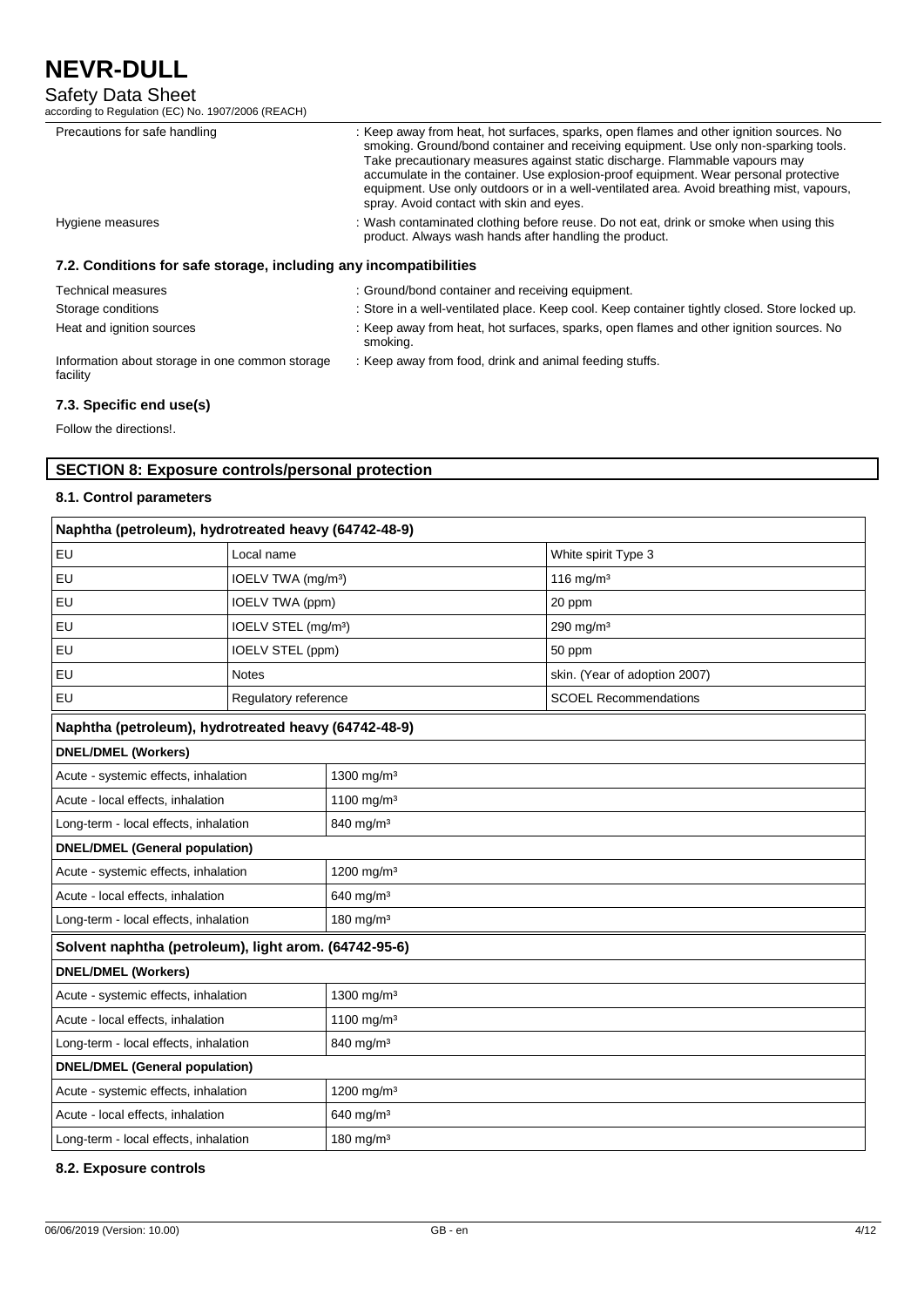Safety Data Sheet

according to Regulation (EC) No. 1907/2006 (REACH)

#### **Appropriate engineering controls:**

Ensure good ventilation of the work station.

#### **Hand protection:**

In case of repeated or prolonged contact wear gloves. EN 374. Choosing the proper glove is a decision that depends not only on the type of material, but also on other quality features, which differ for each manufacturer. Please follow the instructions related to the permeability and the penetration time provided by the manufacturer. Gloves must be replaced after each use and whenever signs of wear or perforation appear

#### **Eye protection:**

Chemical goggles. EN 166

#### **Skin and body protection:**

Wear suitable protective clothing

#### **Respiratory protection:**

In case of insufficient ventilation, wear suitable respiratory equipment. In case of vapour formation use adequate respirator. Filter A (colour code: brown). EN 143. Breathing equipment is only to be used in order to handle the residual risk of short term jobs if all other risk minimizing measures have been carried out e.g. retention and/or local exhaust.

#### **Environmental exposure controls:**

Avoid release to the environment.

## **SECTION 9: Physical and chemical properties**

#### **9.1. Information on basic physical and chemical properties**

| Physical state                             | : Solid                             |
|--------------------------------------------|-------------------------------------|
| Appearance                                 | : Liquid on inert carrier material. |
| Colour                                     | : Silver.                           |
| Odour                                      | : characteristic. Mineral oil.      |
| Odour threshold                            | : No data available                 |
| рH                                         | : Not applicable                    |
| Relative evaporation rate (butylacetate=1) | : No data available                 |
| Melting point                              | : No data available                 |
| Freezing point                             | : No data available                 |
| Boiling point                              | : No data available                 |
| Flash point                                | : $> 60 °C$ Liquid                  |
| Auto-ignition temperature                  | : Not self-igniting                 |
| Decomposition temperature                  | : No data available                 |
| Flammability (solid, gas)                  | : Flammable solid.                  |
| Vapour pressure                            | : No data available                 |
| Relative vapour density at 20 °C           | : No data available                 |
| Relative density                           | : No data available                 |
| Solubility                                 | : Water: Insoluble                  |
| Log Pow                                    | : Not applicable                    |
| Viscosity, kinematic                       | : Not applicable                    |
| Viscosity, dynamic                         | : Not applicable                    |
| <b>Explosive properties</b>                | : Product is not explosive.         |
| Oxidising properties                       | : No data available                 |
| <b>Explosive limits</b>                    | : Not applicable                    |
| Lower explosive limit (LEL)                | : Not applicable                    |
| Upper explosive limit (UEL)                | : Not applicable                    |
|                                            |                                     |

#### **9.2. Other information**

No additional information available

### **SECTION 10: Stability and reactivity**

#### **10.1. Reactivity**

Flammable solid.

#### **10.2. Chemical stability**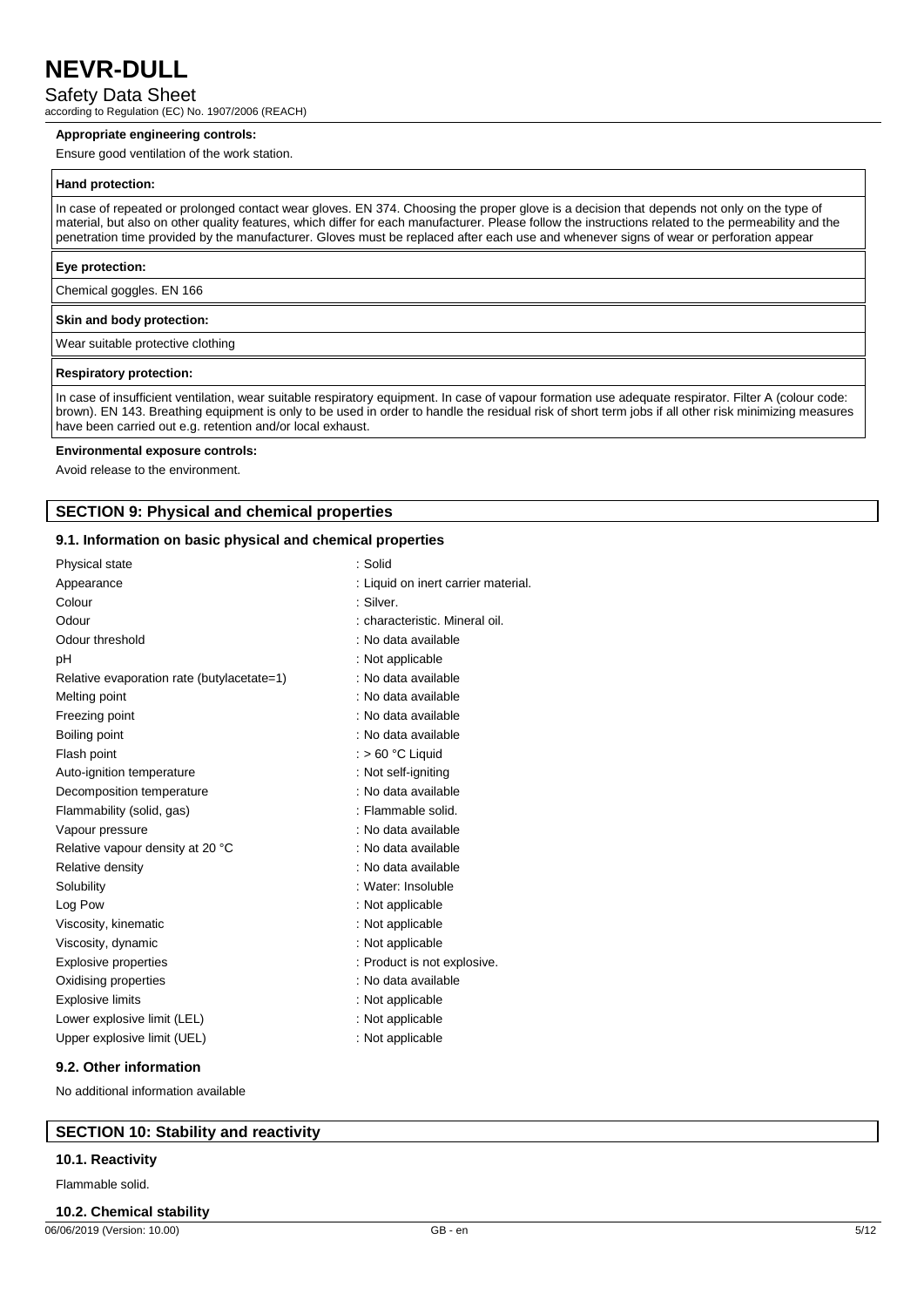## Safety Data Sheet

according to Regulation (EC) No. 1907/2006 (REACH)

Stable under normal conditions.

## **10.3. Possibility of hazardous reactions**

No dangerous reactions known under normal conditions of use.

#### **10.4. Conditions to avoid**

Avoid contact with hot surfaces. Heat. No flames, no sparks. Eliminate all sources of ignition.

### **10.5. Incompatible materials**

oxidising substances.

 $\Gamma$ 

### **10.6. Hazardous decomposition products**

Under normal conditions of storage and use, hazardous decomposition products should not be produced.

| <b>SECTION 11: Toxicological information</b> |                                                                                                           |  |  |
|----------------------------------------------|-----------------------------------------------------------------------------------------------------------|--|--|
| 11.1. Information on toxicological effects   |                                                                                                           |  |  |
| Acute toxicity (oral)                        | : Not classified (Based on available data, the classification criteria are not met)                       |  |  |
| Acute toxicity (dermal)                      | : Not classified (Based on available data, the classification criteria are not met)                       |  |  |
| Acute toxicity (inhalation)                  | : Not classified (Based on available data, the classification criteria are not met)                       |  |  |
| Skin corrosion/irritation                    | : Causes skin irritation.<br>pH: Not applicable                                                           |  |  |
| Serious eye damage/irritation                | : Not classified (Based on available data, the classification criteria are not met)<br>pH: Not applicable |  |  |
| Respiratory or skin sensitisation            | : Not classified (Based on available data, the classification criteria are not met)                       |  |  |
| Germ cell mutagenicity                       | : Not classified (Based on available data, the classification criteria are not met)                       |  |  |
| Carcinogenicity                              | : Not classified (Based on available data, the classification criteria are not met)                       |  |  |
| Reproductive toxicity                        | : Not classified (Based on available data, the classification criteria are not met)                       |  |  |
| STOT-single exposure                         | : May cause drowsiness or dizziness.                                                                      |  |  |
| STOT-repeated exposure                       | : Not classified (Based on available data, the classification criteria are not met)                       |  |  |
| Aspiration hazard                            | : May be fatal if swallowed and enters airways.                                                           |  |  |

## **SECTION 12: Ecological information**

## **12.1. Toxicity**

| Naphtha (petroleum), hydrotreated heavy (64742-48-9)                                |  |
|-------------------------------------------------------------------------------------|--|
| : Toxic to aquatic life with long lasting effects.                                  |  |
| : Not classified (Based on available data, the classification criteria are not met) |  |
| : Toxic to aquatic life with long lasting effects.                                  |  |
|                                                                                     |  |

| LC50 fish 1            | 8.2 mg/l (96h; Oncorhynchus mykiss; (OECD 203 method))             |
|------------------------|--------------------------------------------------------------------|
| EC50 Daphnia 1         | 4.5 mg/l (48h; Daphnia magna; (OECD 202 method))                   |
| EC50 72h algae         | 3.1 mg/l (Pseudokirchneriella subcapitata; (OECD 201 method))      |
| ErC50 (algae)          | 3.1 mg/l (72h; Pseudokirchneriella subcapitata; (OECD 201 method)) |
| NOEC chronic crustacea | 2.6 mg/l (21d; Daphnia magna; (OECD 211 method))                   |

| Solvent naphtha (petroleum), light arom. (64742-95-6) |                                                                    |  |
|-------------------------------------------------------|--------------------------------------------------------------------|--|
| l LC50 fish 1                                         | 8.2 mg/l (96h; Pimephales promelas; EPA 66013-75-009)              |  |
| EC50 Daphnia 1                                        | 4.5 mg/l (48h; Daphnia magna; (OECD 202 method))                   |  |
| ErC50 (algae)                                         | 3.7 mg/l (96h; Pseudokirchneriella subcapitata; (OECD 201 method)) |  |
| l NOEC chronic crustacea                              | 2.6 mg/l (21d; Daphnia magna; (OECD 211 method))                   |  |

### **12.2. Persistence and degradability**

| <b>NEVR-DULL</b>              |                                  |
|-------------------------------|----------------------------------|
| Persistence and degradability | The product has not been tested. |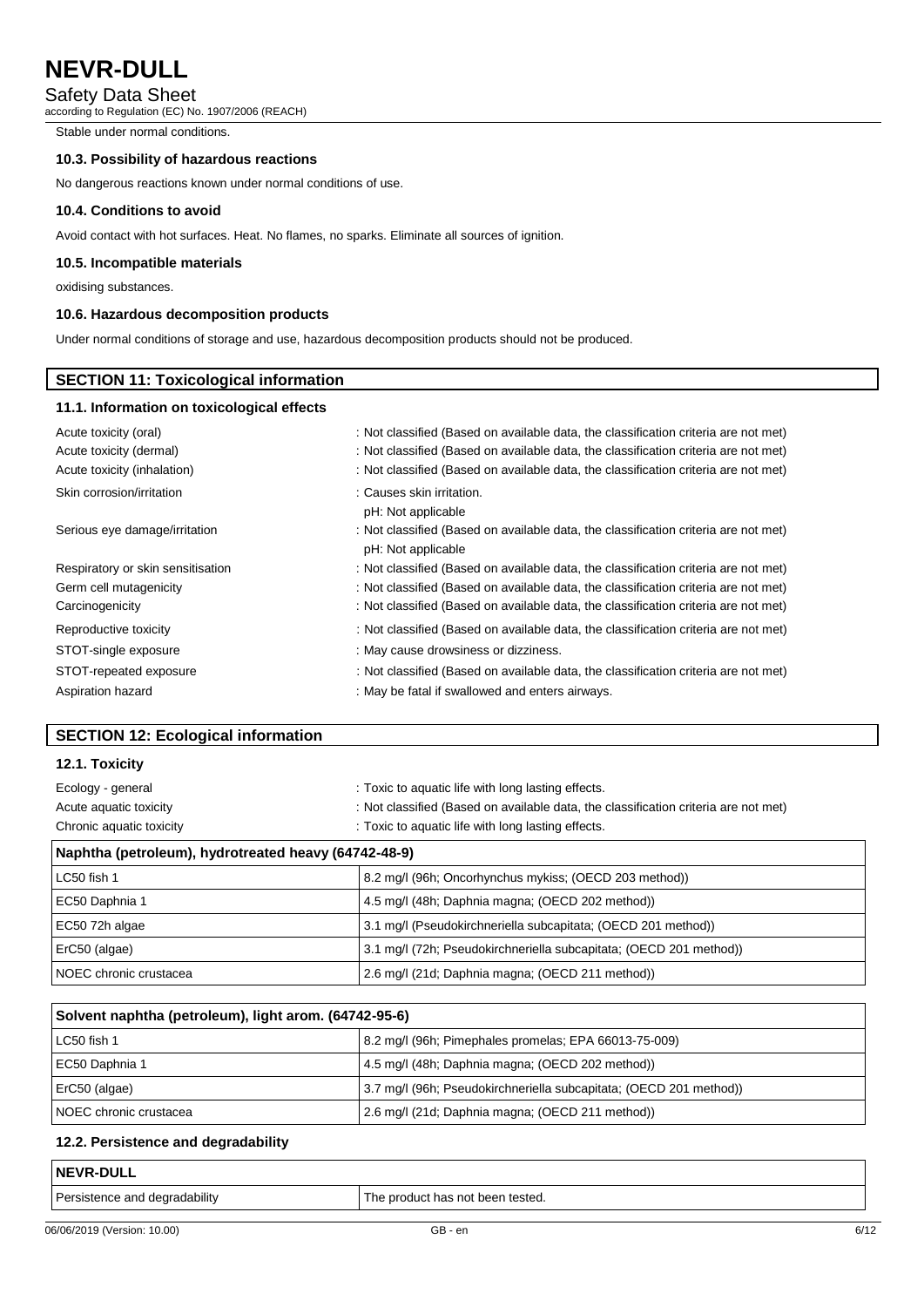Safety Data Sheet

according to Regulation (EC) No. 1907/2006 (REACH)

| Naphtha (petroleum), hydrotreated heavy (64742-48-9) |                                |  |
|------------------------------------------------------|--------------------------------|--|
| Persistence and degradability                        | Biodegradable.                 |  |
| Biodegradation                                       | 80 % (28d; (OECD 301F method)) |  |

### **12.3. Bioaccumulative potential**

| NEVR-DULL                 |                                  |  |
|---------------------------|----------------------------------|--|
| Log Pow                   | Not applicable                   |  |
| Bioaccumulative potential | The product has not been tested. |  |

### **12.4. Mobility in soil**

| <b>NEVR-DULL</b> |  |
|------------------|--|
|------------------|--|

Ecology - soil **Ecology** - soil **The product has not been tested.** 

| Naphtha (petroleum), hydrotreated heavy (64742-48-9) |                                   |  |
|------------------------------------------------------|-----------------------------------|--|
| Surface tension                                      | $\vert$ 24.3 mN/m (100vol%; 25°C) |  |

### **12.5. Results of PBT and vPvB assessment**

| NEVR-DULL                                                                              |                                                                                                                                                                                 |  |
|----------------------------------------------------------------------------------------|---------------------------------------------------------------------------------------------------------------------------------------------------------------------------------|--|
| This substance/mixture does not meet the PBT criteria of REACH regulation, annex XIII  |                                                                                                                                                                                 |  |
| This substance/mixture does not meet the vPvB criteria of REACH regulation, annex XIII |                                                                                                                                                                                 |  |
| <b>Component</b>                                                                       |                                                                                                                                                                                 |  |
| Naphtha (petroleum), hydrotreated heavy (64742-48-<br>9)                               | This substance/mixture does not meet the PBT criteria of REACH regulation, annex XIII<br>This substance/mixture does not meet the vPvB criteria of REACH requlation, annex XIII |  |
| Solvent naphtha (petroleum), light arom. (64742-95-6)                                  | This substance/mixture does not meet the PBT criteria of REACH regulation, annex XIII<br>This substance/mixture does not meet the vPvB criteria of REACH regulation, annex XIII |  |
| ammonia (1336-21-6)                                                                    | This substance/mixture does not meet the PBT criteria of REACH regulation, annex XIII<br>This substance/mixture does not meet the vPvB criteria of REACH regulation, annex XIII |  |

## **12.6. Other adverse effects**

No additional information available

## **SECTION 13: Disposal considerations**

## **13.1. Waste treatment methods**

Waste treatment methods : Disposal must be done according to official regulations. European waste catalogue. Do not

Product/Packaging disposal recommendations : Disposal must be done according to official regulations.

- dispose of with domestic waste. Do not discharge into drains or the environment.
- Additional information **interest in the container.** : Flammable vapours may accumulate in the container.

European List of Waste (LoW) code : 15 02 02\* - absorbents, filter materials (including oil filters not otherwise specified), wiping cloths, protective clothing contaminated by dangerous substances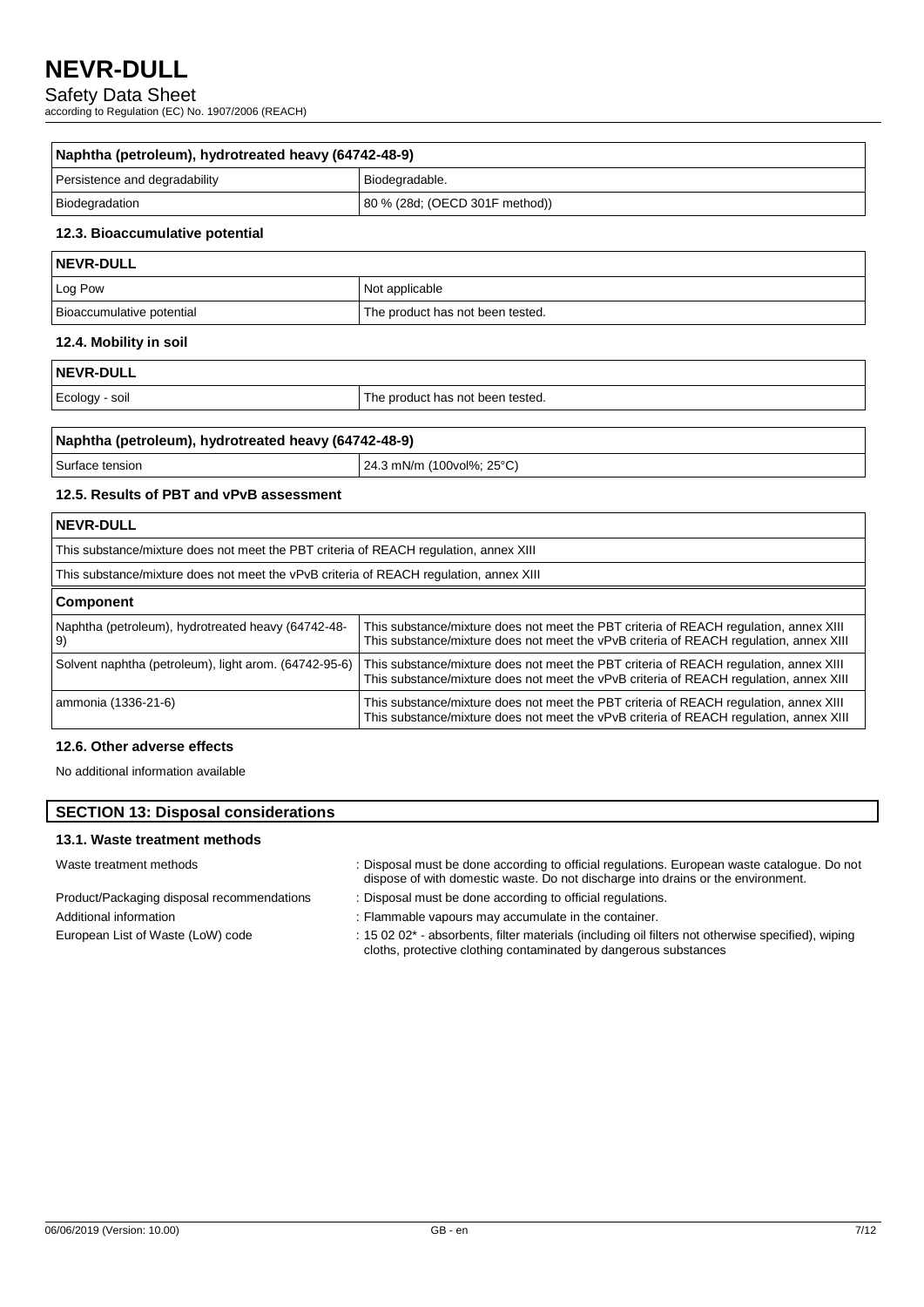Safety Data Sheet

according to Regulation (EC) No. 1907/2006 (REACH)

HP Code : HP3 - "Flammable:"

— flammable liquid waste: liquid waste having a flash point below 60 °C or waste gas oil, diesel and light heating oils having a flash point > 55 °C and ≤ 75 °C;

— flammable pyrophoric liquid and solid waste: solid or liquid waste which, even in small quantities, is liable to ignite within five minutes after coming into contact with air; — flammable solid waste: solid waste which is readily combustible or may cause or

contribute to fire through friction;

— flammable gaseous waste: gaseous waste which is flammable in air at 20 °C and a standard pressure of 101.3 kPa;

— water reactive waste: waste which, in contact with water, emits flammable gases in dangerous quantities;

— other flammable waste: flammable aerosols, flammable self-heating waste, flammable organic peroxides and flammable self-reactive waste.

HP4 - "Irritant — skin irritation and eye damage:" waste which on application can cause skin irritation or damage to the eye.

HP5 - "Specific Target Organ Toxicity (STOT)/Aspiration Toxicity:" waste which can cause specific target organ toxicity either from a single or repeated exposure, or which cause acute toxic effects following aspiration.

HP14 - "Ecotoxic:" waste which presents or may present immediate or delayed risks for one or more sectors of the environment

## **SECTION 14: Transport information**

In accordance with ADR / RID / IMDG / IATA / ADN

| <b>ADR</b>                                                                                                                                                                                                      | <b>IMDG</b>                                                                                                                                                                                                 | <b>IATA</b>                                                                                                                                                                                             | <b>ADN</b>                                                                                                                                                                                              | <b>RID</b>                                                                                                                                                                                                 |
|-----------------------------------------------------------------------------------------------------------------------------------------------------------------------------------------------------------------|-------------------------------------------------------------------------------------------------------------------------------------------------------------------------------------------------------------|---------------------------------------------------------------------------------------------------------------------------------------------------------------------------------------------------------|---------------------------------------------------------------------------------------------------------------------------------------------------------------------------------------------------------|------------------------------------------------------------------------------------------------------------------------------------------------------------------------------------------------------------|
| 14.1. UN number                                                                                                                                                                                                 |                                                                                                                                                                                                             |                                                                                                                                                                                                         |                                                                                                                                                                                                         |                                                                                                                                                                                                            |
| <b>UN 1325</b>                                                                                                                                                                                                  | <b>UN 1325</b>                                                                                                                                                                                              | <b>UN 1325</b>                                                                                                                                                                                          | <b>UN 1325</b>                                                                                                                                                                                          | <b>UN 1325</b>                                                                                                                                                                                             |
| 14.2. UN proper shipping name                                                                                                                                                                                   |                                                                                                                                                                                                             |                                                                                                                                                                                                         |                                                                                                                                                                                                         |                                                                                                                                                                                                            |
| FLAMMABLE SOLID,<br>ORGANIC, N.O.S.<br>(Naphtha (petroleum),<br>hydrotreated heavy ;<br>Solvent naphtha<br>(petroleum), light arom.)                                                                            | FLAMMABLE SOLID,<br>ORGANIC, N.O.S.<br>(Naphtha (petroleum),<br>hydrotreated heavy ;<br>Solvent naphtha<br>(petroleum), light arom.)                                                                        | Flammable solid, organic,<br>n.o.s. (Naphtha<br>(petroleum), hydrotreated<br>heavy; Solvent naphtha<br>(petroleum), light arom.)                                                                        | FLAMMABLE SOLID,<br>ORGANIC, N.O.S.<br>(Naphtha (petroleum),<br>hydrotreated heavy ;<br>Solvent naphtha<br>(petroleum), light arom.)                                                                    | FLAMMABLE SOLID,<br>ORGANIC, N.O.S.<br>(Naphtha (petroleum),<br>hydrotreated heavy ;<br>Solvent naphtha<br>(petroleum), light arom.)                                                                       |
| <b>Transport document description</b>                                                                                                                                                                           |                                                                                                                                                                                                             |                                                                                                                                                                                                         |                                                                                                                                                                                                         |                                                                                                                                                                                                            |
| UN 1325 FLAMMABLE<br>SOLID, ORGANIC, N.O.S.<br>(Naphtha (petroleum),<br>hydrotreated heavy;<br>Solvent naphtha<br>(petroleum), light arom.),<br>4.1, III, $(E)$ ,<br><b>ENVIRONMENTALLY</b><br><b>HAZARDOUS</b> | UN 1325 FLAMMABLE<br>SOLID, ORGANIC, N.O.S.<br>(Naphtha (petroleum),<br>hydrotreated heavy;<br>Solvent naphtha<br>(petroleum), light arom.),<br>4.1, III, MARINE<br>POLLUTANT/ENVIRONME<br>NTALLY HAZARDOUS | UN 1325 Flammable solid.<br>organic, n.o.s. (Naphtha<br>(petroleum), hydrotreated<br>heavy ; Solvent naphtha<br>(petroleum), light arom.),<br>$4.1.$ III.<br><b>ENVIRONMENTALLY</b><br><b>HAZARDOUS</b> | UN 1325 FLAMMABLE<br>SOLID, ORGANIC, N.O.S.<br>(Naphtha (petroleum),<br>hydrotreated heavy;<br>Solvent naphtha<br>(petroleum), light arom.),<br>4.1, III,<br><b>ENVIRONMENTALLY</b><br><b>HAZARDOUS</b> | UN 1325 FLAMMABLE<br>SOLID, ORGANIC, N.O.S.<br>(Naphtha (petroleum),<br>hydrotreated heavy;<br>Solvent naphtha<br>(petroleum), light arom.),<br>$4.1$ , III,<br><b>ENVIRONMENTALLY</b><br><b>HAZARDOUS</b> |
| 14.3. Transport hazard class(es)                                                                                                                                                                                |                                                                                                                                                                                                             |                                                                                                                                                                                                         |                                                                                                                                                                                                         |                                                                                                                                                                                                            |
| 4.1                                                                                                                                                                                                             | 4.1                                                                                                                                                                                                         | 4.1                                                                                                                                                                                                     | 4.1                                                                                                                                                                                                     | 4.1                                                                                                                                                                                                        |
|                                                                                                                                                                                                                 |                                                                                                                                                                                                             |                                                                                                                                                                                                         |                                                                                                                                                                                                         |                                                                                                                                                                                                            |
| 14.4. Packing group                                                                                                                                                                                             |                                                                                                                                                                                                             |                                                                                                                                                                                                         |                                                                                                                                                                                                         |                                                                                                                                                                                                            |
| Ш                                                                                                                                                                                                               | III                                                                                                                                                                                                         | $\mathbf{III}$                                                                                                                                                                                          | III                                                                                                                                                                                                     | III                                                                                                                                                                                                        |
| 14.5. Environmental hazards                                                                                                                                                                                     |                                                                                                                                                                                                             |                                                                                                                                                                                                         |                                                                                                                                                                                                         |                                                                                                                                                                                                            |
| Dangerous for the<br>environment: Yes                                                                                                                                                                           | Dangerous for the<br>environment: Yes<br>Marine pollutant : Yes                                                                                                                                             | Dangerous for the<br>environment: Yes                                                                                                                                                                   | Dangerous for the<br>environment: Yes                                                                                                                                                                   | Dangerous for the<br>environment: Yes                                                                                                                                                                      |
| No supplementary information available                                                                                                                                                                          |                                                                                                                                                                                                             |                                                                                                                                                                                                         |                                                                                                                                                                                                         |                                                                                                                                                                                                            |

### **14.6. Special precautions for user**

#### **Overland transport**

Classification code (ADR) : F1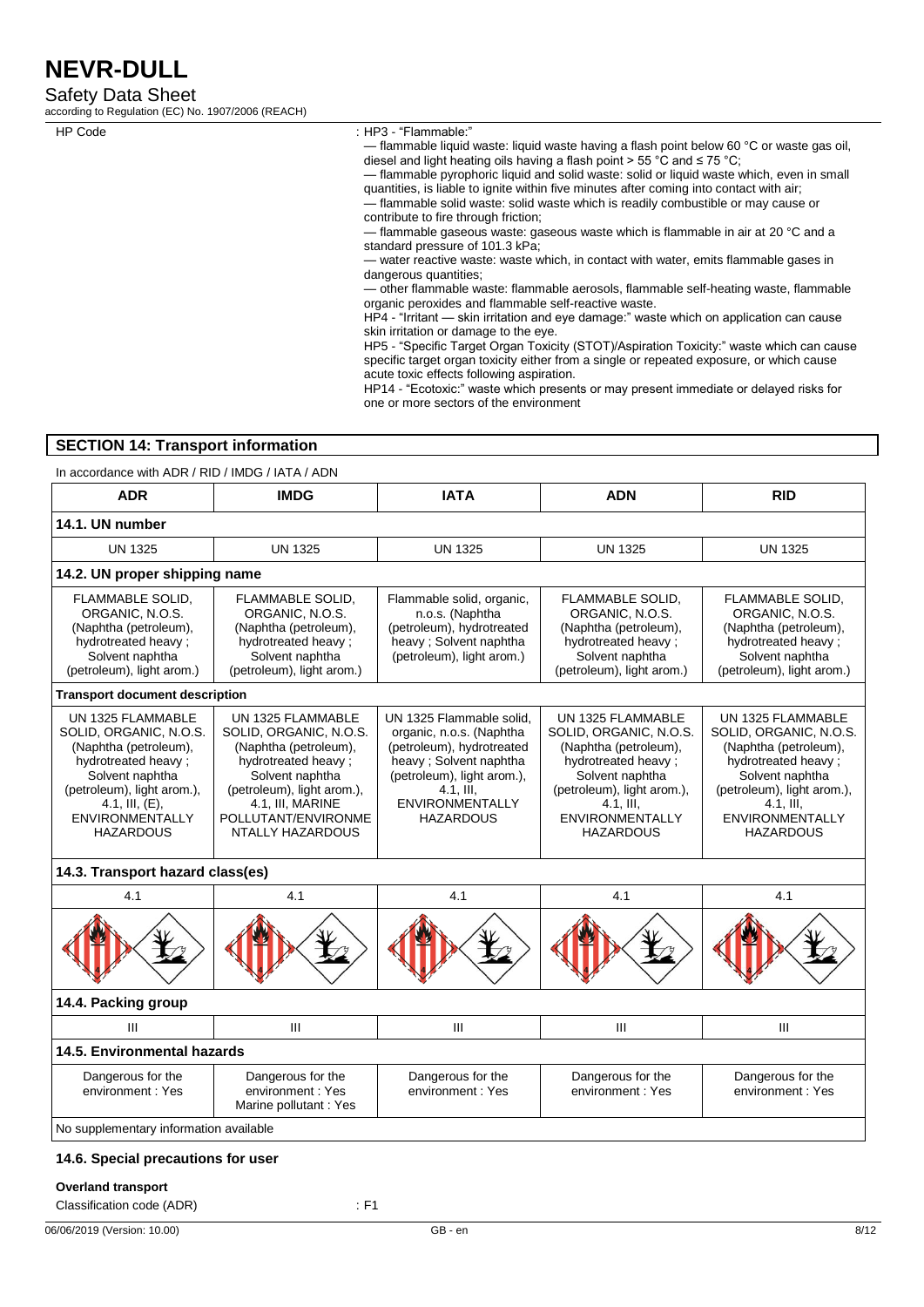## Safety Data Sheet

according to Regulation (EC) No. 1907/2006 (REACH)

| Special provisions (ADR)                     | : 274             |
|----------------------------------------------|-------------------|
| Limited quantities (ADR)                     | : 5kg             |
| Excepted quantities (ADR)                    | E1                |
| Transport category (ADR)                     | : 3               |
| Hazard identification number (Kemler No.)    | :40               |
| Orange plates                                | $\frac{40}{1325}$ |
|                                              |                   |
| Tunnel restriction code (ADR)                | : E               |
| EAC code                                     | : 1Z              |
| Transport by sea                             |                   |
| Special provisions (IMDG)                    | :223, 274, 915    |
| Limited quantities (IMDG)                    | : 5 kg            |
| Excepted quantities (IMDG)                   | : E1              |
| EmS-No. (Fire)                               | : F-A             |
| EmS-No. (Spillage)                           | : S-G             |
| Air transport                                |                   |
| PCA Excepted quantities (IATA)               | $\pm 51$          |
| PCA Limited quantities (IATA)                | : Y443            |
| PCA limited quantity max net quantity (IATA) | : 10kg            |
| PCA packing instructions (IATA)              | : 446             |
| PCA max net quantity (IATA)                  | : 25kg            |
| CAO max net quantity (IATA)                  | : 100kg           |
| Special provisions (IATA)                    | : A3, A803        |
| Inland waterway transport                    |                   |
| Classification code (ADN)                    | : F1              |
| Special provisions (ADN)                     | : 274             |
| Limited quantities (ADN)                     | $:5$ kg           |
| Excepted quantities (ADN)                    | $\pm 51$          |
| <b>Rail transport</b>                        |                   |
| Classification code (RID)                    | $:$ F1            |
| Special provisions (RID)                     | : 274             |
| Limited quantities (RID)                     | : 5kg             |
| Excepted quantities (RID)                    | : E1              |
| Transport category (RID)                     | : 3               |
| Hazard identification number (RID)           | :40               |

### **14.7. Transport in bulk according to Annex II of Marpol and the IBC Code**

Not applicable

## **SECTION 15: Regulatory information**

## **15.1. Safety, health and environmental regulations/legislation specific for the substance or mixture**

## **15.1.1. EU-Regulations**

| The following restrictions are applicable according to Annex XVII of the REACH Regulation (EC) No 1907/2006:                                                                                                                                                                                                              |                                                                                       |  |
|---------------------------------------------------------------------------------------------------------------------------------------------------------------------------------------------------------------------------------------------------------------------------------------------------------------------------|---------------------------------------------------------------------------------------|--|
| 3. Liquid substances or mixtures which are regarded as dangerous in<br>accordance with Directive 1999/45/EC or are fulfilling the criteria for any<br>of the following hazard classes or categories set out in Annex I to<br>Regulation (EC) No 1272/2008                                                                 | Solvent naphtha (petroleum), light arom. - ammonia                                    |  |
| 3(a) Substances or mixtures fulfilling the criteria for any of the following<br>hazard classes or categories set out in Annex I to Regulation (EC) No<br>1272/2008: Hazard classes 2.1 to 2.4, 2.6 and 2.7, 2.8 types A and B,<br>2.9, 2.10, 2.12, 2.13 categories 1 and 2, 2.14 categories 1 and 2, 2.15<br>types A to F | Naphtha (petroleum), hydrotreated heavy - Solvent naphtha<br>(petroleum), light arom. |  |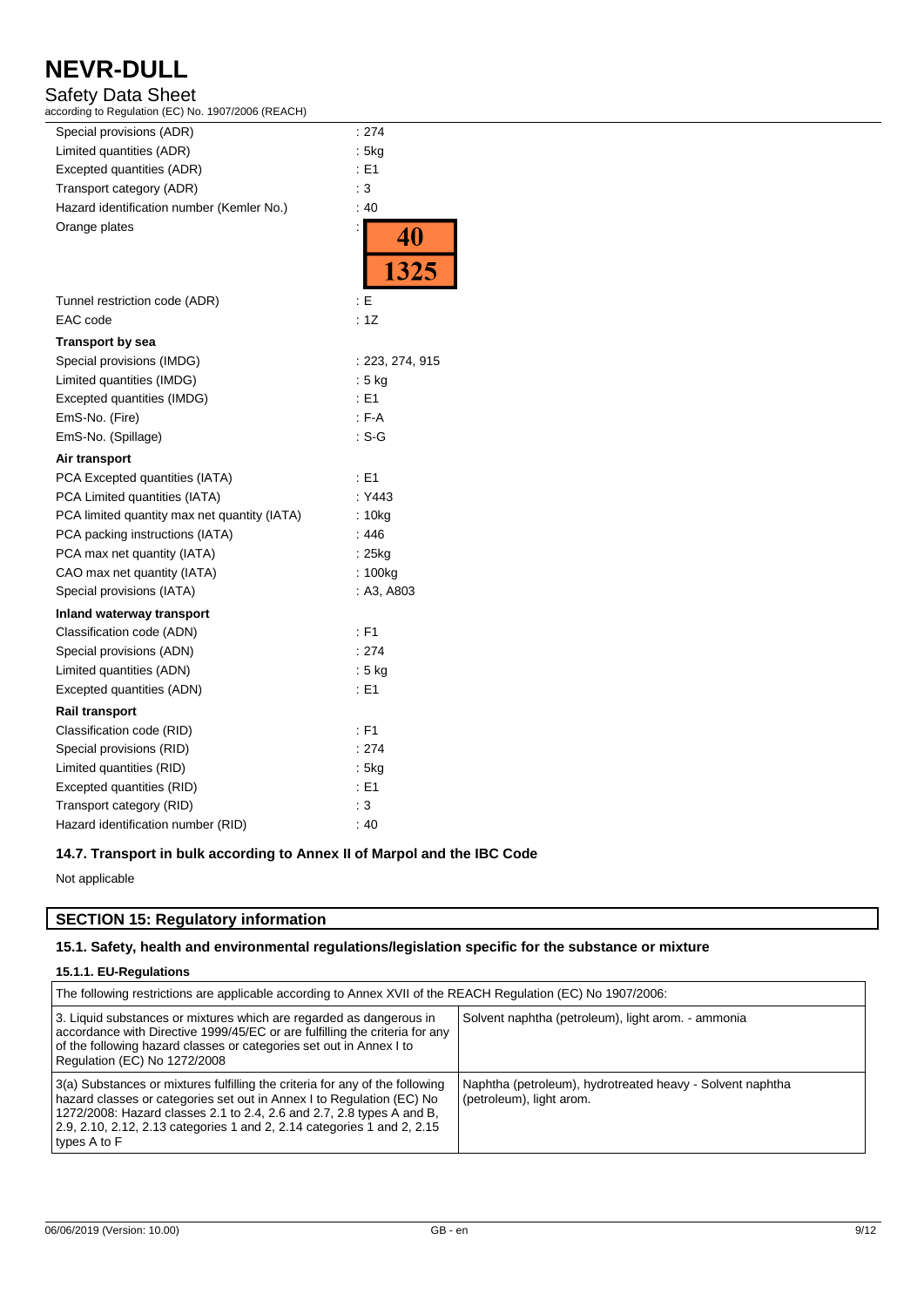## Safety Data Sheet

according to Regulation (EC) No. 1907/2006 (REACH)

| 3(b) Substances or mixtures fulfilling the criteria for any of the following<br>hazard classes or categories set out in Annex I to Regulation (EC) No<br>1272/2008: Hazard classes 3.1 to 3.6, 3.7 adverse effects on sexual<br>function and fertility or on development, 3.8 effects other than narcotic<br>effects, $3.9$ and $3.10$                                                                                | Naphtha (petroleum), hydrotreated heavy - Solvent naphtha<br>(petroleum), light arom. - ammonia |
|-----------------------------------------------------------------------------------------------------------------------------------------------------------------------------------------------------------------------------------------------------------------------------------------------------------------------------------------------------------------------------------------------------------------------|-------------------------------------------------------------------------------------------------|
| 3(c) Substances or mixtures fulfilling the criteria for any of the following<br>hazard classes or categories set out in Annex I to Regulation (EC) No<br>1272/2008: Hazard class 4.1                                                                                                                                                                                                                                  | Naphtha (petroleum), hydrotreated heavy - Solvent naphtha<br>(petroleum), light arom. - ammonia |
| 40. Substances classified as flammable gases category 1 or 2.<br>flammable liquids categories 1, 2 or 3, flammable solids category 1 or 2,<br>substances and mixtures which, in contact with water, emit flammable<br>gases, category 1, 2 or 3, pyrophoric liquids category 1 or pyrophoric<br>solids category 1, regardless of whether they appear in Part 3 of Annex<br>VI to Regulation (EC) No 1272/2008 or not. | Naphtha (petroleum), hydrotreated heavy                                                         |

Contains no substance on the REACH candidate list

Contains no REACH Annex XIV substances

Contains no substance subject to REGULATION (EU) No 649/2012 OF THE EUROPEAN PARLIAMENT AND OF THE COUNCIL of 4 July 2012 concerning the export and import of hazardous chemicals.

Substance(s) are not subject to Regulation (EC) No 850/2004 of the European Parliament and of the Council of 29 April 2004 on persistent organic pollutants and amending Directive 79/117/EEC.

| Other information, restriction and prohibition<br>regulations | : Regulation (EC) No. 648/2004 of 31 March 2004 on detergents. Labelling of contents<br>(648/2004/EC). |                |
|---------------------------------------------------------------|--------------------------------------------------------------------------------------------------------|----------------|
| Detergent Regulation: Labelling of contents:                  |                                                                                                        |                |
| <b>Component</b>                                              |                                                                                                        | $\frac{10}{6}$ |
| aliphatic hydrocarbons                                        |                                                                                                        | $>=30%$        |
| aromatic hydrocarbons                                         |                                                                                                        | $5 - 15%$      |

Directive 2012/18/EU (SEVESO III)

| Seveso III Part I (Categories of dangerous substances)        | Qualifying quantity (tonnes) |              |
|---------------------------------------------------------------|------------------------------|--------------|
|                                                               | <b>Lower-tier</b>            | ∣ Upper-tier |
| E2 Hazardous to the Aquatic Environment in Category Chronic 2 | 200                          | 500          |

#### **15.1.2. National regulations**

No additional information available

#### **15.2. Chemical safety assessment**

No chemical safety assessment has been carried out

## **SECTION 16: Other information**

| Indication of changes:      |                                |                                                                             |                                                                                     |                                                                                                 |
|-----------------------------|--------------------------------|-----------------------------------------------------------------------------|-------------------------------------------------------------------------------------|-------------------------------------------------------------------------------------------------|
| <b>Section</b>              | <b>Changed item</b>            |                                                                             | Change                                                                              | <b>Comments</b>                                                                                 |
|                             | General revision               |                                                                             |                                                                                     |                                                                                                 |
| 2.2                         | Labelling                      |                                                                             | Modified                                                                            | UFI                                                                                             |
| Abbreviations and acronyms: |                                |                                                                             |                                                                                     |                                                                                                 |
| <b>ADN</b>                  |                                |                                                                             |                                                                                     | European Agreement concerning the International Carriage of Dangerous Goods by Inland Waterways |
| <b>ADR</b>                  |                                |                                                                             | European Agreement concerning the International Carriage of Dangerous Goods by Road |                                                                                                 |
| <b>ATE</b>                  | <b>Acute Toxicity Estimate</b> |                                                                             |                                                                                     |                                                                                                 |
| <b>BCF</b>                  |                                | <b>Bioconcentration factor</b>                                              |                                                                                     |                                                                                                 |
| <b>CLP</b>                  |                                | Classification Labelling Packaging Regulation; Regulation (EC) No 1272/2008 |                                                                                     |                                                                                                 |
| <b>DMEL</b>                 |                                | Derived Minimal Effect level                                                |                                                                                     |                                                                                                 |
| <b>DNEL</b>                 |                                | Derived-No Effect Level                                                     |                                                                                     |                                                                                                 |
| <b>EC50</b>                 |                                | Median effective concentration                                              |                                                                                     |                                                                                                 |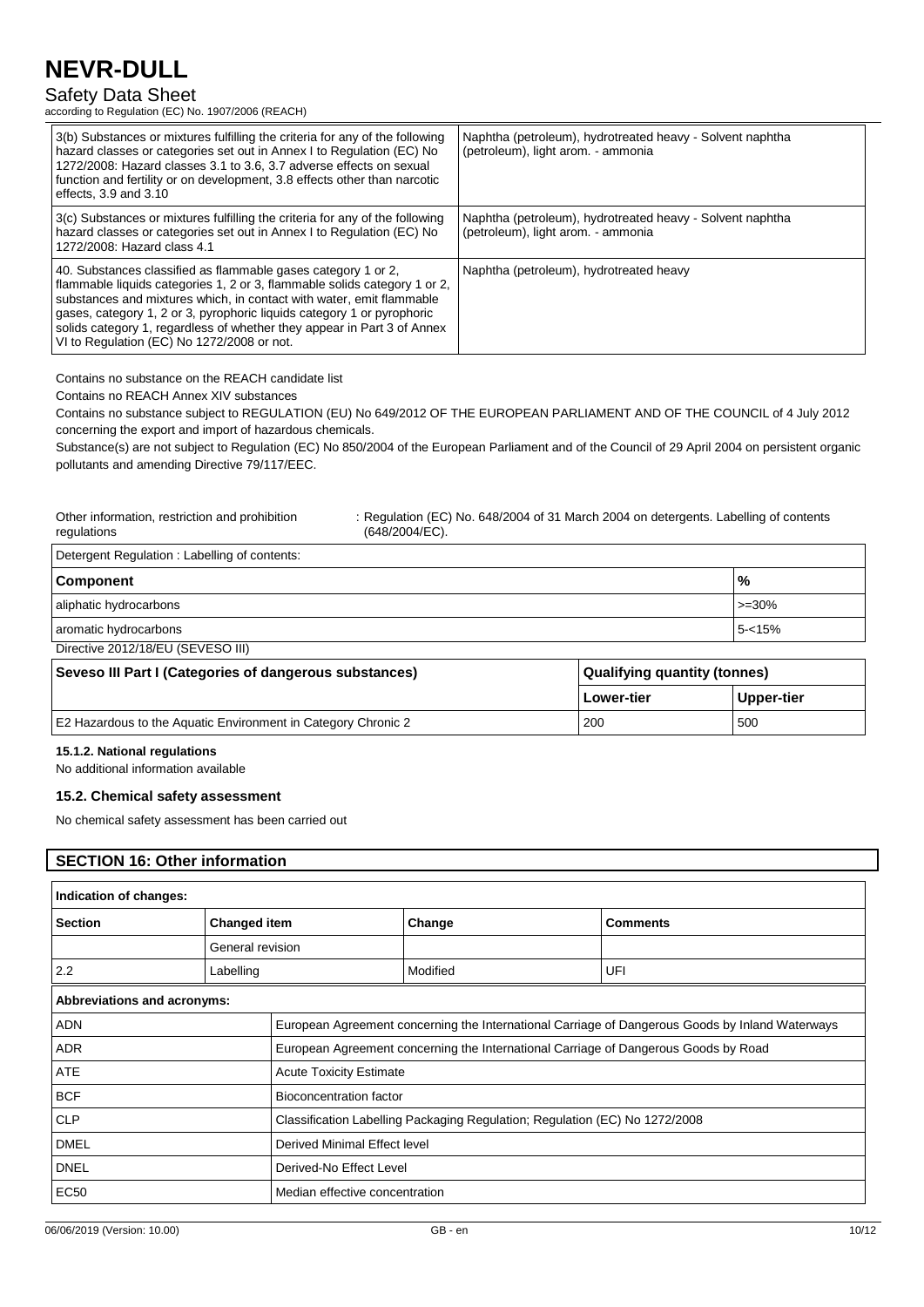## Safety Data Sheet

according to Regulation (EC) No. 1907/2006 (REACH)

| <b>IARC</b>                                     | International Agency for Research on Cancer                                                                      |  |  |
|-------------------------------------------------|------------------------------------------------------------------------------------------------------------------|--|--|
| <b>IATA</b>                                     | International Air Transport Association                                                                          |  |  |
| <b>IMDG</b>                                     | International Maritime Dangerous Goods                                                                           |  |  |
| <b>LC50</b>                                     | Median lethal concentration                                                                                      |  |  |
| LD50                                            | Median lethal dose                                                                                               |  |  |
| LOAEL                                           | Lowest Observed Adverse Effect Level                                                                             |  |  |
| <b>NOAEC</b>                                    | No-Observed Adverse Effect Concentration                                                                         |  |  |
| <b>NOAEL</b>                                    | No-Observed Adverse Effect Level                                                                                 |  |  |
| <b>NOEC</b>                                     | No-Observed Effect Concentration                                                                                 |  |  |
| OECD                                            | Organisation for Economic Co-operation and Development                                                           |  |  |
| PBT                                             | Persistent Bioaccumulative Toxic                                                                                 |  |  |
| <b>PNEC</b>                                     | <b>Predicted No-Effect Concentration</b>                                                                         |  |  |
| <b>REACH</b>                                    | Registration, Evaluation, Authorisation and Restriction of Chemicals Regulation (EC) No 1907/2006                |  |  |
| <b>RID</b>                                      | Regulations concerning the International Carriage of Dangerous Goods by Rail                                     |  |  |
| SDS                                             | Safety Data Sheet                                                                                                |  |  |
| <b>STP</b>                                      | Sewage treatment plant                                                                                           |  |  |
| TLM                                             | Median Tolerance Limit                                                                                           |  |  |
| vPvB                                            | Very Persistent and Very Bioaccumulative                                                                         |  |  |
| Data sources                                    | : Information provided by the manufacturer. MSDSs of the suppliers. ECHA (European Chemicals Agency).            |  |  |
| Department issuing data<br>specification sheet: | <b>KFT Chemieservice GmbH</b><br>Im Leuschnerpark. 3 64347 Griesheim<br>Postfach 1451 64345 Griesheim<br>Germany |  |  |
|                                                 | Phone: +49 6155-8981-400<br>Fax: +49 6155 8981-500<br>Safety Data Sheet Service: +49 6155 8981-522               |  |  |
| Contact person                                  | : Dr. Sandra Burkhard                                                                                            |  |  |
| Full text of H- and EUH-statements:             |                                                                                                                  |  |  |
| Aquatic Acute 1                                 | Hazardous to the aquatic environment - Acute Hazard, Category 1                                                  |  |  |
| <b>Aquatic Chronic 2</b>                        | Hazardous to the aquatic environment - Chronic Hazard, Category 2                                                |  |  |
| Asp. Tox. 1                                     | Aspiration hazard, Category 1                                                                                    |  |  |
| Flam. Liq. 3                                    | Flammable liquids, Category 3                                                                                    |  |  |
| Flam. Sol. 2                                    | Flammable solids, Category 2                                                                                     |  |  |
| Skin Corr. 1B                                   | Skin corrosion/irritation, Category 1B                                                                           |  |  |
| Skin Irrit. 2                                   | Skin corrosion/irritation, Category 2                                                                            |  |  |
| STOT SE 3                                       | Specific target organ toxicity - Single exposure, Category 3, Narcosis                                           |  |  |
| STOT SE 3                                       | Specific target organ toxicity - Single exposure, Category 3, Respiratory tract irritation                       |  |  |
| H226                                            | Flammable liquid and vapour.                                                                                     |  |  |
| H228                                            | Flammable solid.                                                                                                 |  |  |
| H304                                            | May be fatal if swallowed and enters airways.                                                                    |  |  |
| H314                                            | Causes severe skin burns and eye damage.                                                                         |  |  |

H315 Causes skin irritation.

H400 **Very toxic to aquatic life.** 

H335 May cause respiratory irritation. H336 May cause drowsiness or dizziness.

Flam. Sol. 2 | H228 | Expert judgment

H411 Toxic to aquatic life with long lasting effects.

**Classification and procedure used to derive the classification for mixtures according to Regulation (EC) 1272/2008 [CLP]:**